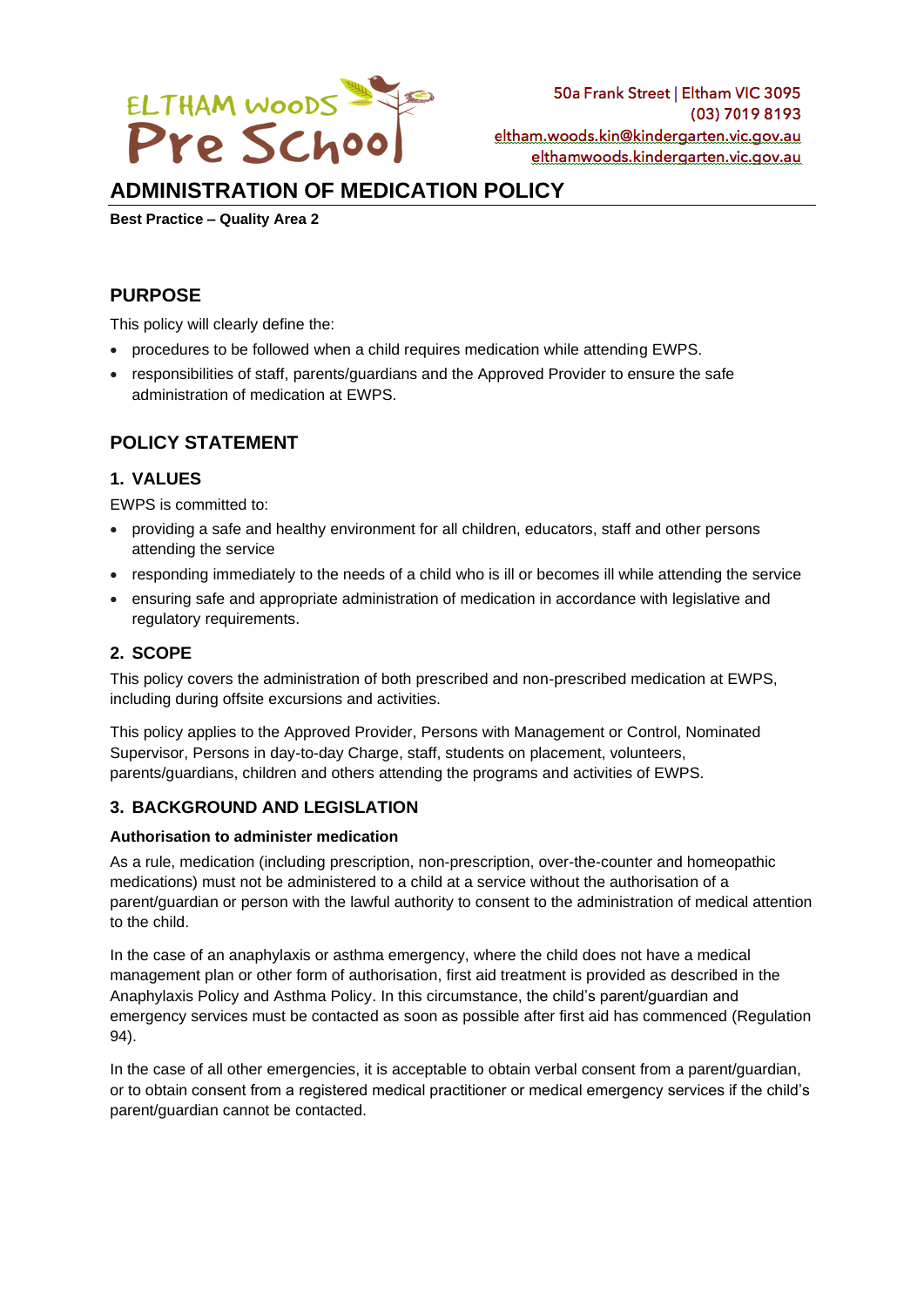

## **Administration of medication**

The Approved Provider must ensure that when staff administer medication, they must follow the guidelines of this policy and the procedures outlined in Attachment 1 – Procedures for the safe administration of medication.

A medication record<sup>1</sup> must be completed with the following information:

- a) the name of the child
- b) the authorisation to administer medication (including self-administration, if applicable) signed by a parent/guardian or a person named in the child's enrolment record as authorised to consent to administration of medication
- c) the name of the medication to be administered
- d) the time and date the medication was last administered
- e) the time and date or the circumstances under which the medication should be next administered
- f) the dosage of the medication to be administered
- g) the manner in which the medication is to be administered
- h) if the medication is administered to the child:
	- i) the dosage that was administered
	- ii) the manner in which the medication was administered
	- iii) the time and date the medication was administered
	- iv) the name and signature of the person who administered the medication
	- v) the name and signature of the person who checked the dosage, if another person is required under Regulation 95 to check the dosage and administration of the medication.

Services which provide education and care to a child over preschool age (as defined in the *Education and Care Services National Regulations 2011*) may allow a child over preschool age to self-administer medication. Where a service chooses to allow self-administration of medication, the Approved Provider must consider the risks associated with this practice and their duty of care, and develop appropriate guidelines to clearly specify the circumstances under which such permission would be granted and the procedures to be followed by staff at the service.

## **Legislation and standards**

Relevant legislation and standards include but are not limited to:

- *Education and Care Services National Law Act 2010*
- *Education and Care Services National Regulations 2011*
- *Health Records Act 2001* (Vic)
- *National Quality Standard*, Quality Area 2: Children's Health and Safety
- *Occupational Health and Safety Act 2004* (Vic)
- *Public Health and Wellbeing Act 2008* (Vic)
- *Public Health and Wellbeing Regulations 2009* (Vic)
- *Therapeutic Goods Act 1989* (Cth)

<sup>&</sup>lt;sup>1</sup> A template of a medication record can be downloaded from: [www.acecqa.gov.au](http://www.acecqa.gov.au/)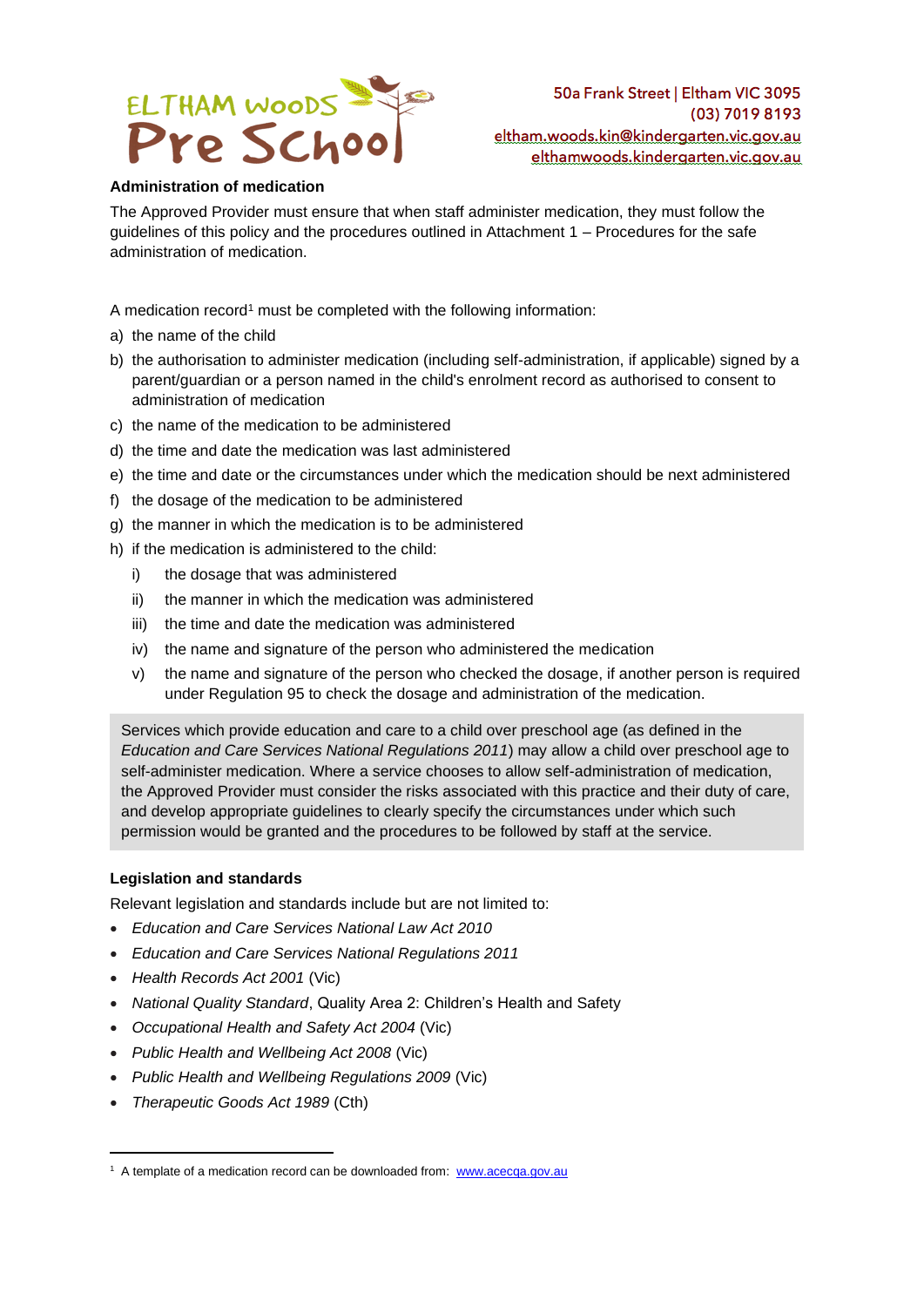

# **4. DEFINITIONS**

**Approved first aid qualification:** The list of approved first aid qualifications, anaphylaxis management and emergency asthma management training is published on the ACECQA website: [www.acecqa.gov.au](http://www.acecqa.gov.au/)

**Illness:** Any sickness and/or associated symptoms that affect the child's normal participation in the activities or program at the service.

**Infectious disease:** A disease that can be spread, for example, by air, water or interpersonal contact. An infectious disease is designated under Victorian Law or by a health authority (however described) as a disease that would require the infected person to be excluded from an education and care service.

**Injury:** Any harm or damage to a person.

**Medication:** Prescribed and non-prescribed medication as defined below.

**Non-prescribed medication:** Over-the-counter medication including vitamins and cultural herbs or homeopathic medications that may have been recommended by an alternative health care professional such as a naturopath.

**Prescribed medication:** Medicine, as defined in the *Therapeutic Goods Act 1989* (Cth), that is:

- authorised by a health care professional
- dispensed by a health care professional with a printed label that includes the name of the child being prescribed the medication, the medication dosage and expiry date.

**Medication record:** Contains details for each child to whom medication is to be administered by the service. This includes the child's name, signed authorisation to administer medication and a record of the medication administered, including time, date, dosage, manner of administration, name and signature of person administering the medication and of the person checking the medication, if required (Regulation 92). A sample medication record is available on the ACECQA website.

## **5. SOURCES AND RELATED POLICIES**

### **Sources**

- VMIA Insurance Guide and FAQs, Community Service Organisations insurance program: [www.vmia.vic.gov.au](http://www.vmia.vic.gov.au/)
- *Guide to the Education and Care Services National Law and the Education and Care Services National Regulations 2011* [www.acecqa.gov.au](http://www.acecqa.gov.au/)
- *Guide to the National Quality Standard* (ACECQA) www.acecqa.gov.au
- Allergy & Anaphylaxis Australia: [www.allergyfacts.org.au](http://www.allergyfacts.org.au/) Asthma Australia: [www.asthmaaustralia.org.au](http://www.asthmaaustralia.org.au/)
- Healthdirect: [www.healthdirect.gov.au](http://www.healthdirect.gov.au/)

### **Service policies**

- *Administration of First Aid Policy*
- *Anaphylaxis Policy*
- *Asthma Policy*
- *Dealing with Infectious Diseases Policy*
- *Dealing with Medical Conditions Policy*
- *Enrolment and Orientation Policy*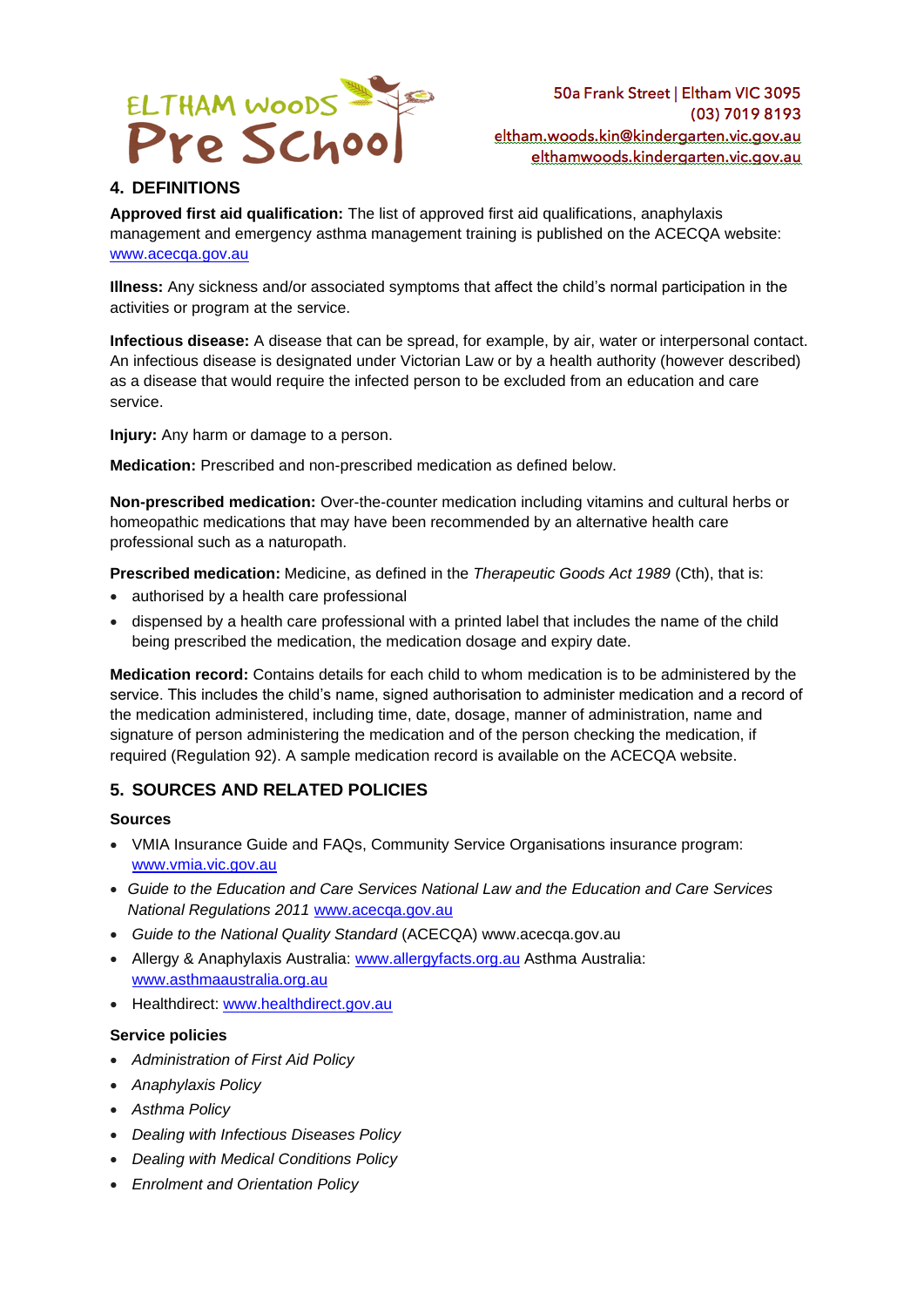

• *Excursions and Service Events Policy*

- *Incident, Injury, Trauma and Illness Policy*
- *Privacy and Confidentiality Policy*

# **PROCEDURES**

## **The Approved Provider and Persons with Management or Control are responsible for:**

- ensuring that medication is only administered to a child being educated and cared for by the service when it is authorised, except in the case of an anaphylaxis or asthma emergency (Regulations 93, 94)
- ensuring that the medication is administered in accordance with Attachment 1 Procedures for the safe administration of medication (Regulation 95)
- ensuring that if a child over preschool age at the service is permitted to self-administer medication (Regulation 96), an authorisation for the child to self-administer medication is recorded in the medication record for the child
- ensuring that a medication record that meets the requirements set out in Regulation 92(3) is available at all times for recording the administration of medication to children at the service (Regulation 92). (Refer to the template *Medication Record*: [www.acecqa.gov.au\)](http://www.acecqa.gov.au/)
- ensuring that parents/guardians are given written notice as soon as is practicable if medication has been administered in an emergency and where authorisation has been given verbally (Regulation 93(2))
- ensuring that the parent/guardian of the child and emergency services are notified as soon as is practicable when medication has been administered in an anaphylaxis or asthma emergency (Regulation 94(2))
- ensuring that at least one educator on duty has a current approved first aid qualification, anaphylaxis management training and asthma management training (Regulation 136). (Note: this is a minimum requirement. As a demonstration of duty of care and best practice, ELAA recommends that **all educators** have current approved first aid qualifications and anaphylaxis management training and asthma management training.)
- developing and reviewing procedures for the authorisation and administration of medication required for the treatment or management of long-term conditions (see Attachment 1 – Procedures for the safe administration of medication)
- ensuring that all staff are familiar with the procedures for the administration of medication (see Attachment 1 – Procedures for the safe administration of medication)
- ensuring that medication records are kept and stored securely until the end of 3 years after the last date on which the child was educated and cared for by the service (Regulation 183(2)(d))
- determining under what circumstances a child over preschool age will be allowed to selfadminister their own medication and ensuring there are appropriate procedures in place for staff to follow in these instances (Regulation 96).

## **The Nominated Supervisor and Persons in Day-to-Day Charge are responsible for:**

- ensuring that medication is only administered to a child where authorisation has been provided, except in the case of an anaphylaxis or asthma emergency (Regulations 93, 94)
- ensuring that the medication is administered in accordance with Attachment 1 Procedures for the safe administration of medication (Regulation 95)

50a Frank Street | Eltham VIC 3095 (03) 7019 8193 eltham.woods.kin@kindergarten.vic.gov.au elthamwoods.kindergarten.vic.gov.au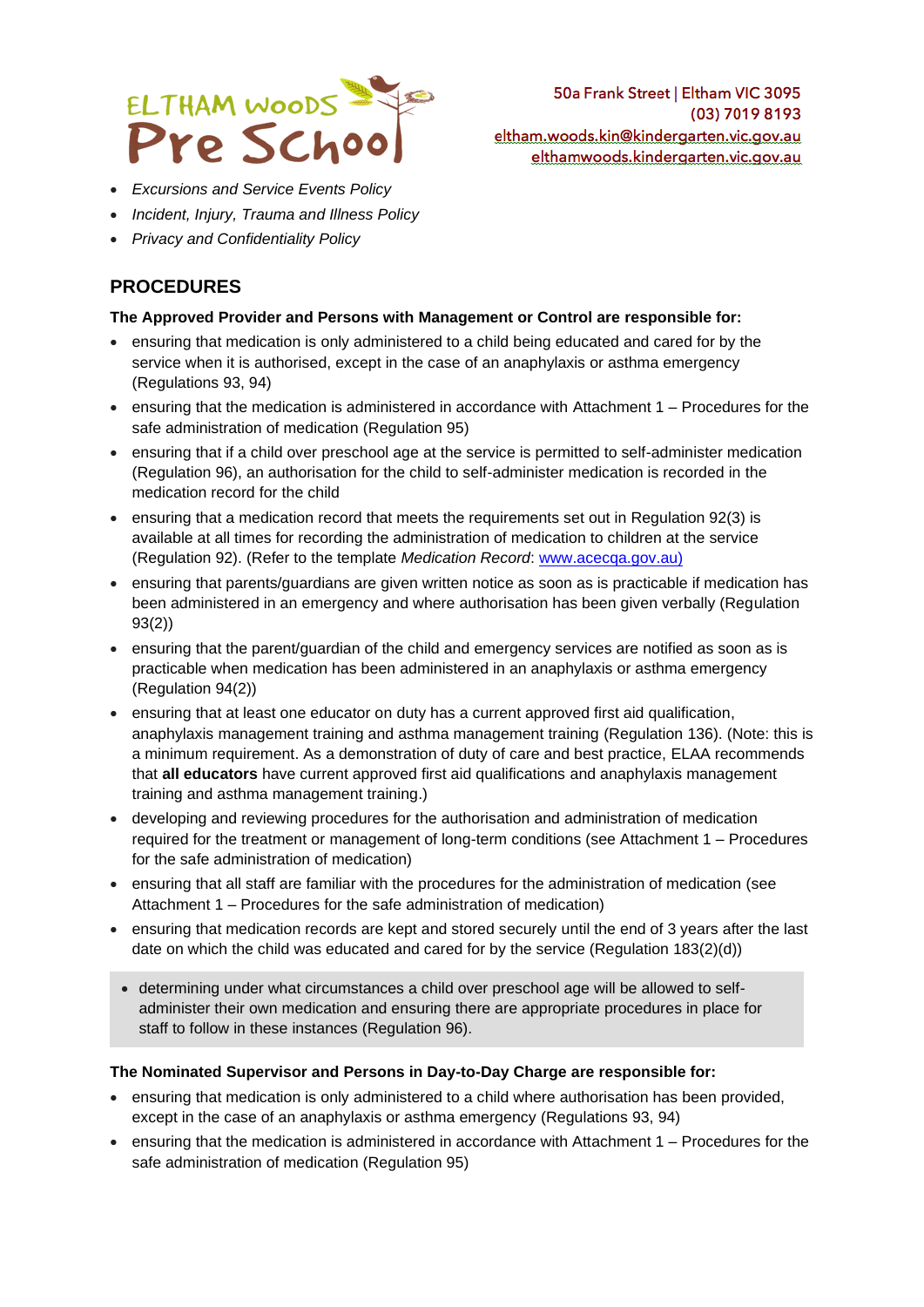

50a Frank Street | Eltham VIC 3095 (03) 7019 8193 eltham.woods.kin@kindergarten.vic.gov.au elthamwoods.kindergarten.vic.gov.au

- ensuring that the parent/guardian of the child and emergency services are notified as soon as is practicable when medication has been administered in an anaphylaxis or asthma emergency (Regulation 94(2))
- ensuring that medication is not accessible to children and is stored in a childproof container (including in the refrigerator for medications requiring refrigeration)
- being aware of children who require medication for ongoing conditions or in emergencies, and ensuring that the medical management plans are completed and attached to the child's enrolment form (Regulation 162), and displayed for use by those caring for children (being sensitive to privacy requirements)
- documenting situations in which an authorised person has provided verbal authorisation but has refused to confirm the authorisation in writing (these notes are to be kept with the child's enrolment record)
- informing parents/guardians as soon as is practicable if an incident occurs in which the child was administered the incorrect medication or incorrect dose, staff forgot to administer the medication or the medication was administered at the wrong time. Staff must also ensure that any medication that is accidentally dropped is not administered to a child or returned to the original container, and that parents/guardians are informed if an incident of this nature occurs
- informing parents/guardians that non-prescribed medication (with the exception of sunscreen) will only be administered for a maximum of 48 hours, after which a medical management plan from a doctor will be required for its continued use
- informing parents/guardians that paracetamol is not supplied by [Service Name] and that the administration of paracetamol will be in line with the administration of all other medication (refer to Attachment 2 – Administration of paracetamol).

### **All staff are responsible for:**

- ensuring that each child's enrolment form provides details of the name, address and telephone number of any person who is authorised to consent to medical treatment of, or to authorise administration of medication to the child (Regulation 160(3)(iv))
- administering medication in accordance with Regulation 95 and the guidelines set out in Attachment 1 – Procedures for the safe administration of medication
- communicating with parents/guardians about the procedures outlined in this policy and the parent/guardian responsibilities when requesting medication be administered to their child, and making the medication record available for parents/guardians to record information during operational hours
- ensuring that all details in the medication record have been completed by parents/guardians/authorised persons in accordance with Regulation 92(3) prior to administering medication
- obtaining verbal authorisation for the administration of medication from the child's parents/guardians/authorised person (as recorded in the child's enrolment record), or a registered medical practitioner or medical emergency services when an authorised person cannot reasonably be contacted in an emergency (Regulation (93)(5)(b))
- ensuring that two staff members, one of whom must be an educator, are present when verbal permission to administer medication is received, and that details of this verbal authorisation are completed in the medication record
- ensuring that verbal permission is followed up with a written authorisation as soon as is practicable
- ensuring that parents/guardians take all medication home at the end of each session/day.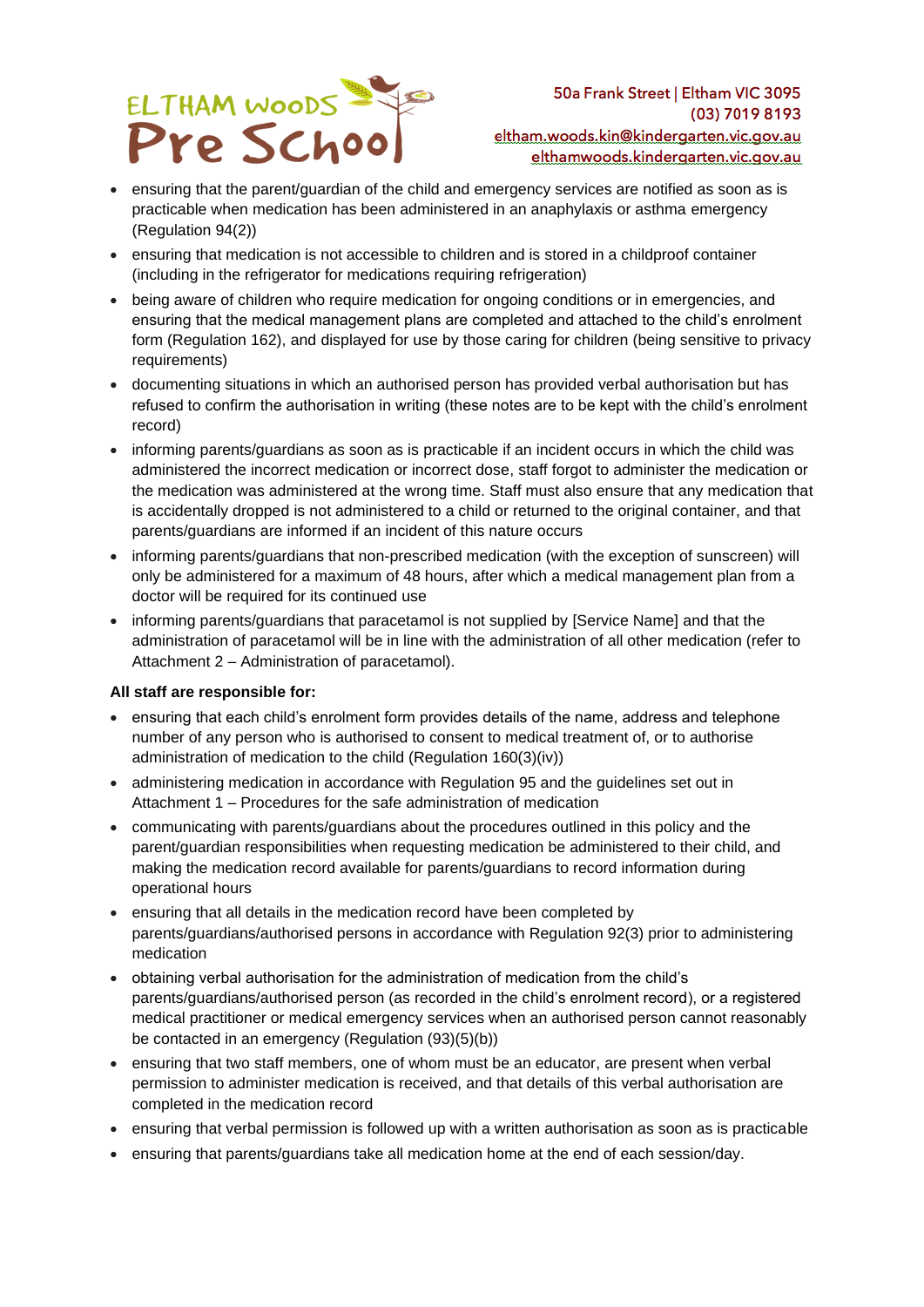

#### **Parents/guardians are responsible for:**

- ensuring that any medication to be administered is recorded in the medication record kept at the service premises
- providing a current medical management plan when their child requires long-term treatment of a condition that includes medication, or their child has been prescribed medication to be used for a diagnosed condition in an emergency
- ensuring that prescribed medications to be administered at the service are provided in their original container with the label intact, bearing the child's name, dosage, instructions and the expiry date (Regulation 95(a)(i))
- ensuring that medications to be administered at the service are within their expiry date
- physically handing the medication to a staff member and informing them of the appropriate storage and administration instructions for the medication provided
- clearly labelling non-prescription medications and over-the-counter products (for example sun block and nappy cream) with the child's name. The instructions and use-by dates must also be visible
- ensuring that no medication or over-the-counter products are left in their child's bag or locker
- taking all medication home at the end of each session/day
- informing the service if any medication has been administered to the child before bringing them to the service, and if the administration of that medication is relevant to or may affect the care provided to the child at the service
- ensuring that their child's enrolment details are up to date, and providing current details of persons who have lawful authority to request or permit the administration of medication.

### **Volunteers and students, while at the service, are responsible for following this policy and its procedures.**

## **EVALUATION**

In order to assess whether the values and purposes of the policy have been achieved, the Approved Provider will:

- regularly seek feedback from everyone affected by the policy regarding its effectiveness
- monitor the implementation, compliance, complaints and incidents in relation to this policy
- keep the policy up to date with current legislation, research, policy and best practice
- revise the policy and procedures as part of the service's policy review cycle, or as required
- notify parents/guardians at least 14 days before making any changes to this policy or its procedures unless a lesser period is necessary because of a risk.

# **ATTACHMENTS**

- Attachment 1: Procedures for the safe administration of medication
- Attachment 2: Administration of paracetamol

## **AUTHORISATION**

This policy was adopted by EWPS on 03/2021.

## **REVIEW DATE:** 03/2023.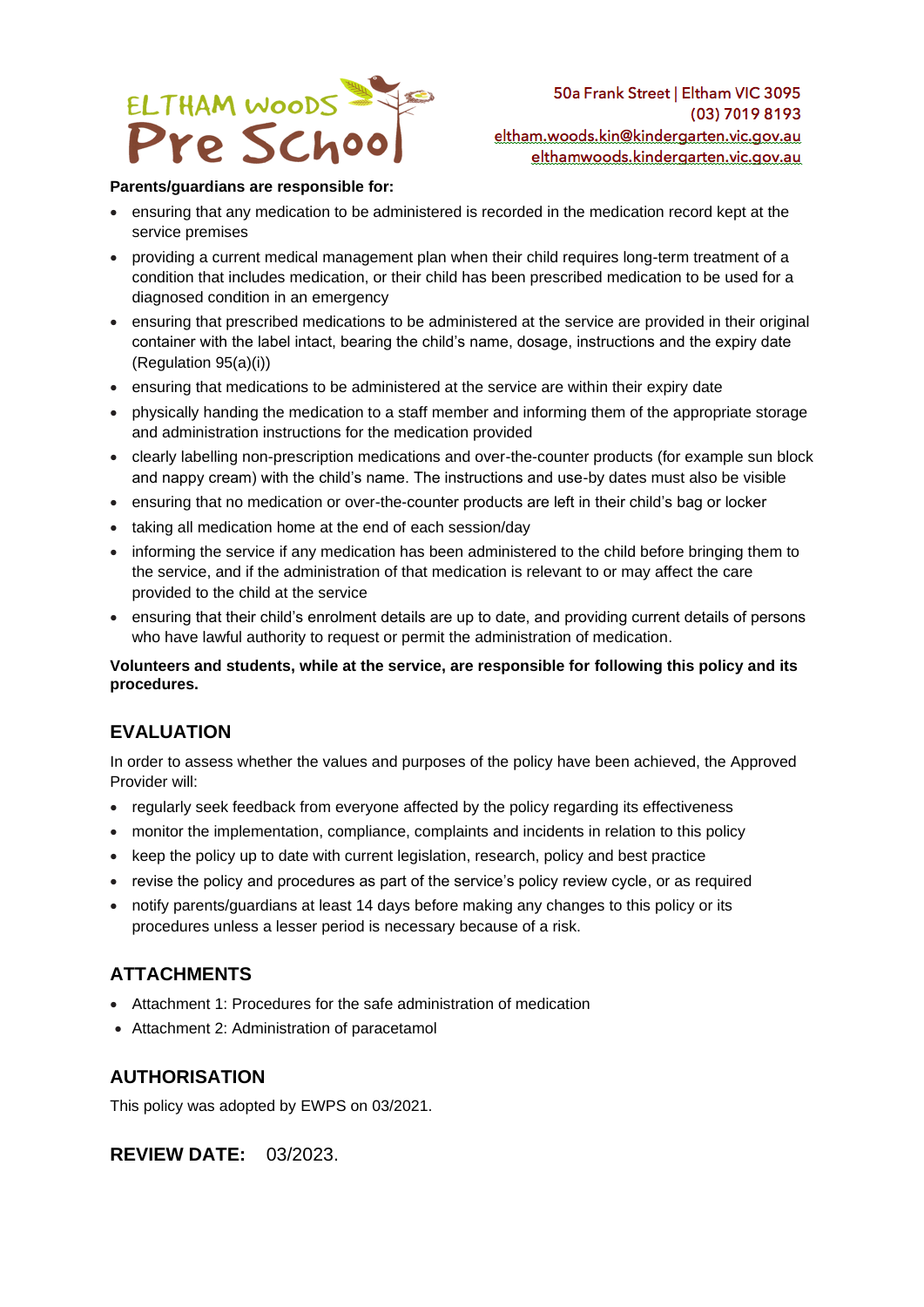

# **ATTACHMENT 1 Procedures for the safe administration of medication**

Two staff, one of whom must be an educator, are responsible for the administration of any medication<sup>2</sup>. At least one of these persons must hold a current approved first aid qualification. One person will check the details (including dosage and the identity of the child who is given the medication) and witness its administration, while the other person will administer the medication (Regulation 95(c)). Before administering any medication to a child, it is extremely important for staff to check if the child has any allergies to the medication being administered.

### **Procedure for administration of medication**

- 1. Wash and dry hands thoroughly before administering any medication. If appropriate, gloves are recommended wherever possible.
- 2. Check the medication record to confirm date, time, dosage and the child to whom the medication is to be administered.
- 3. Check that *prescription medication*:
- is in its original container, bearing the original label and instructions
- is the correct medication, as listed in the medication record
- has the child's name on it (if the medication was prescribed by a registered medical practitioner)
- is the required dosage, as listed in the medication record
- has not passed its expiry date.
- 4. Check that *non-prescription medication*:
- is in the original container, bearing the original label and instructions
- is the correct medication, as listed in the medication record
- has the child's name on it
- is the required dosage, as listed in the medication record
- has not passed its expiry date.
- 5. When administering the medication, ensure that:
- the identity of the child is confirmed and matched to the specific medication
- the correct dosage is given
- the medication is administered in accordance with the instructions attached to the medication, or any written or verbal instructions provided by a registered medical practitioner
- both staff members complete the medication record (Regulation 92(3)(h)) and store any remaining medication appropriately, such as in the refrigerator if required
- the Nominated Supervisor or Certified Supervisor informs the parent/guardian on arrival to collect the child that medication has been administered and ensures that the parent/guardian completes the required details in the medication record.

 $2$  Note: under Regulation 95(c), this is not a requirement in an education and care service that is permitted to have only one educator to educate and care for children.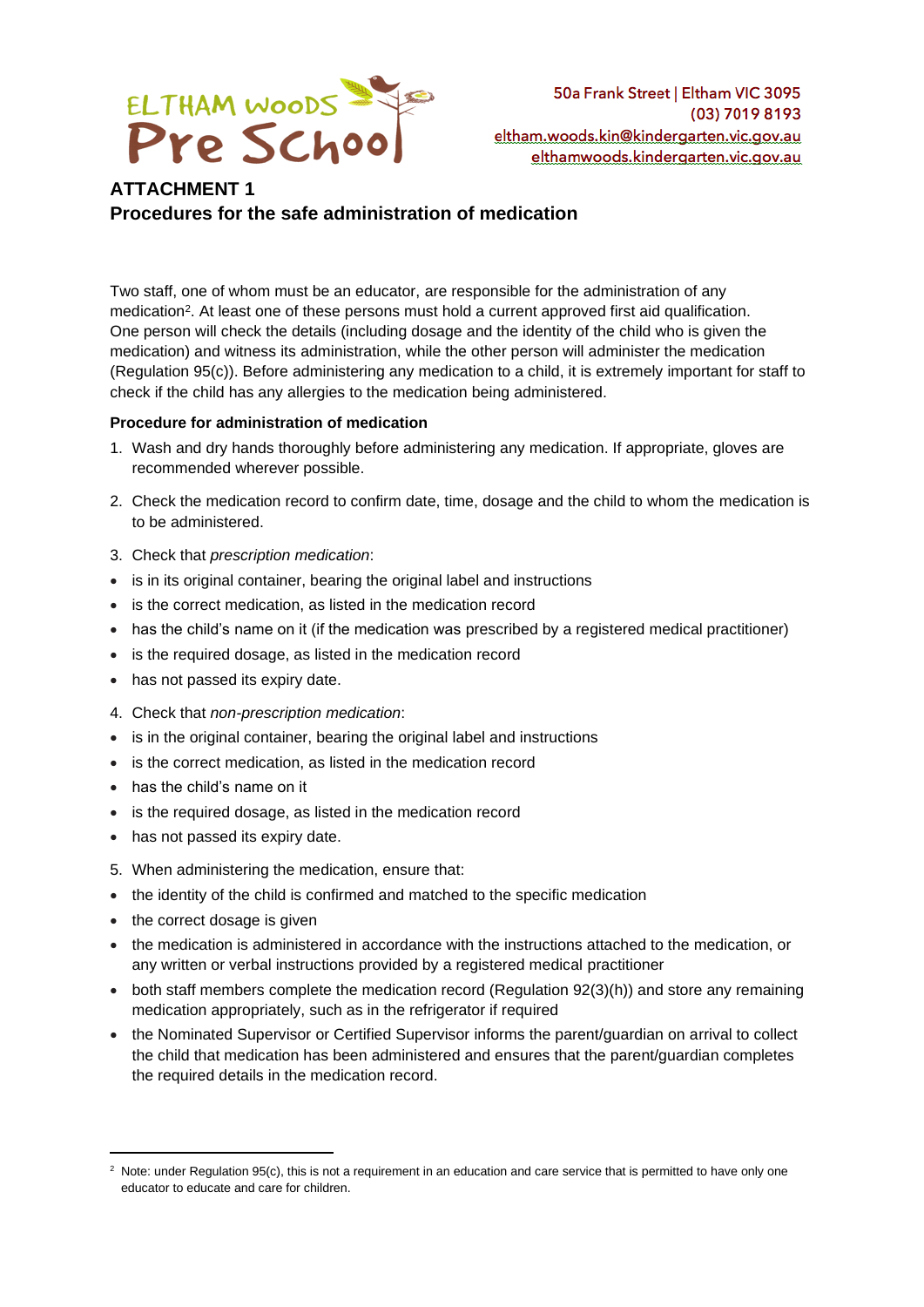

## **Administration of medication for ongoing medical conditions**

Where a child is diagnosed with a condition that requires ongoing medication or medication to be administered in emergencies, parents/guardians may authorise the administration of the medication for a defined period. In these cases:

- a medical management plan completed by the child's doctor should be provided and attached to the child's enrolment form (and on display, where appropriate)
- the medical management plan should define:
	- − the name of the medication, dosage and frequency of administration
	- − conditions under which medication should be administered
	- − what actions, if any, should be taken following the administration of the medication
	- − when the plan will be reviewed.
- when medication is required under these circumstances, staff should:
	- − follow the procedures listed above
	- − ensure that the required details are completed in the medication record
	- − notify the parents as soon as is practicable.

Refer to the *Dealing with Medical Conditions Policy* for further information.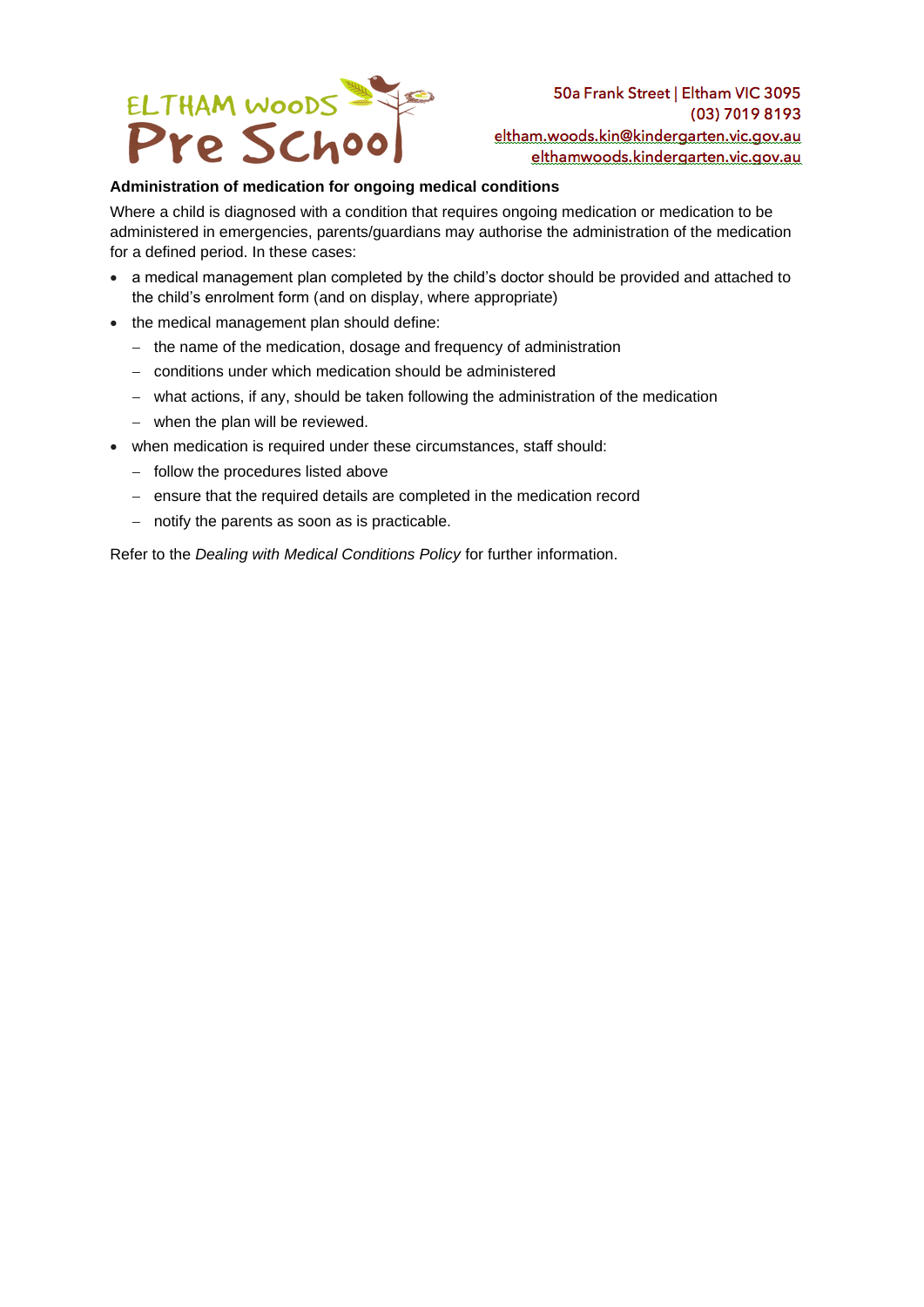

# **ATTACHMENT 2 Administration of paracetamol**

There may be times when a child develops a fever and/or becomes unwell while at the service. It is advisable in the first instance to contact the parent/carer to discuss any concerns about the health status of the child, and taking a precautionary approach, request the parent/carer collect their child from the service as soon as possible.

If a child has any of the following symptoms of coronavirus (COVID-19) outlined below, however mild, they should get tested and must remain at home until they receive their results:

- **Fever**
- Chills or sweats
- Cough
- Sore throat
- Shortness of breath
- Runny nose
- Loss of sense of smell and taste
- In certain circumstances headache, muscle soreness, stuffy nose, nausea, vomiting and diarrhoea may also be considered.

If a staff member is unsure whether a child is unwell, a trained staff member could take the temperature of the child, where appropriate, to support decision making. Gloves should be worn for the purpose of taking a temperature.

While the service is waiting for the child who may be experiencing compatible symptoms with coronavirus (COVID-19) to be collected by the parent/guardian, staff will use precautionary measures, such as:

- isolate the unwell child in an appropriate space with suitable supervision
- encourage the intake of fluids, to keep the child cool, comfortable and well hydrated
- practice hand hygiene, physical distancing and where possible utilise a face mask
- face masks should not be used in situations where a child is unable to safely or practically tolerate a mask (e.g. a child with complex medical needs, including existing respiratory needs, and younger children)
- follow the cleaning protocols of your COVIDSafe Plan to ensure the area the child was waiting is disinfected.

Children with persistent symptoms due to underlying conditions such as hay fever or asthma whose symptoms are clearly typical of their condition can continue to attend the service. Parents should consider getting a medical certificate from their GP to attend the service if they have persistent symptoms that may overlap with symptoms of COVID-19 such as cough or runny nose.

If a child requires paracetamol and has returned a COVID negative result, families will be required to provide written and signed consent for the administration paracetamol.

If parents/guardians request that educators/staff administer paracetamol, educators/staff should:

• administer only to a child who has a temperature above 38.5°C and is in discomfort or pain